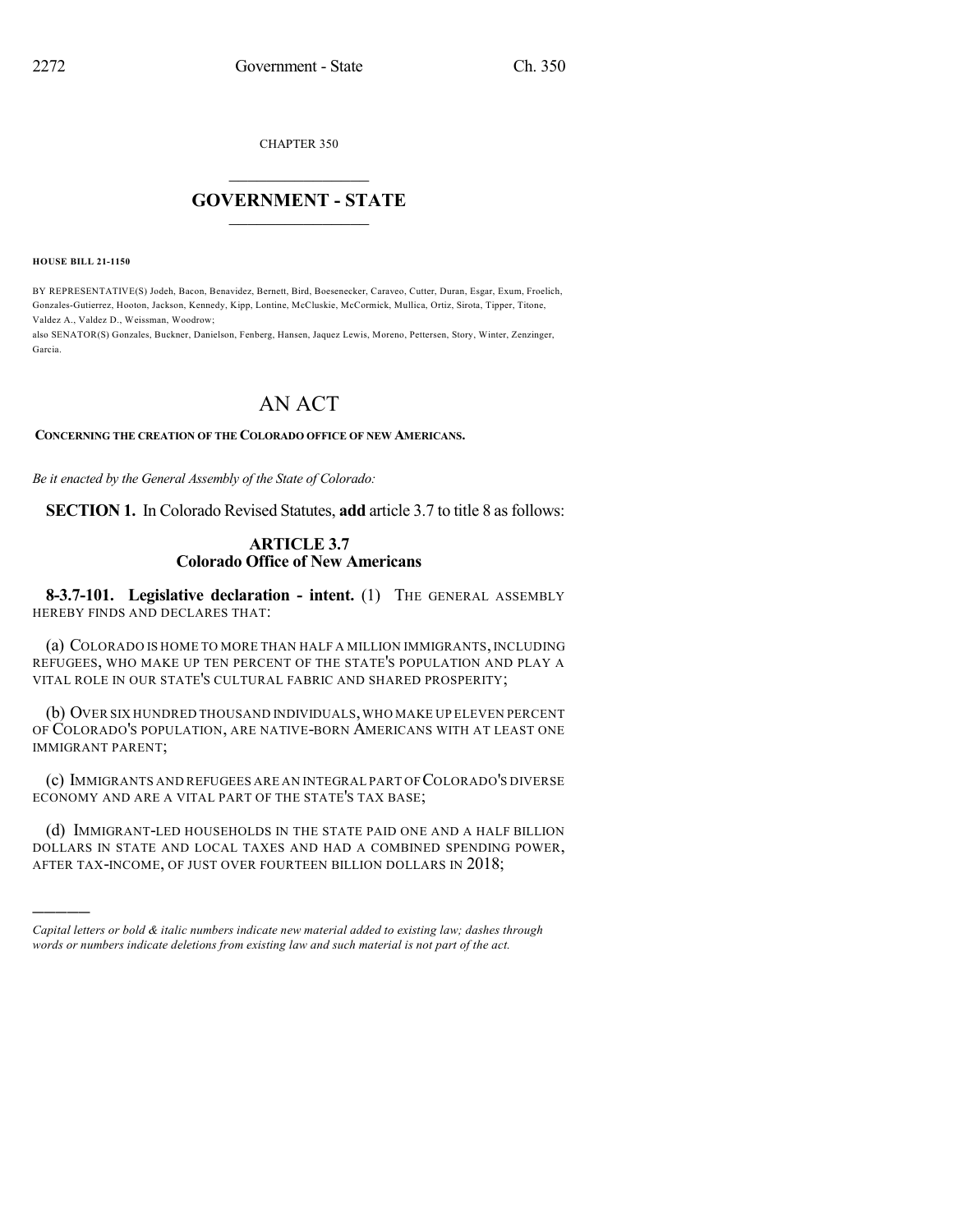(e) MORE THAN THIRTY-FIVE THOUSAND IMMIGRANT AND REFUGEE ENTREPRENEURS EMPLOY OVER ONE HUNDRED THOUSAND INDIVIDUALS;

(f) IMMIGRANTS AND REFUGEES MAKE UP A LITTLE OVER THIRTEEN PERCENT OF COLORADO'S SCIENCE, TECHNOLOGY, ENGINEERING, AND MATH (STEM) WORKFORCE, TWENTY-ONE PERCENT OF THE CONSTRUCTION WORKFORCE, SEVENTEEN PERCENT OFTHE MANUFACTURING WORKFORCE,AND NINETEEN PERCENT OF THE ADMINISTRATIVE AND SUPPORT, WASTE MANAGEMENT, AND REMEDIATION SERVICES WORKFORCES; AND

(g) BETWEEN 2017 AND 2019, NATURALIZATION RATES INCREASED BY SEVENTY-SEVEN PERCENT IN COLORADO AND AN ADDITIONAL ONE HUNDRED THIRTEEN THOUSAND EIGHT HUNDRED SEVENTY-THREECOLORADANS ARE ELIGIBLE TO NATURALIZE.

(2) THE GENERAL ASSEMBLY FURTHER FINDS AND DECLARES THAT:

(a) SUPPORTING THE INTEGRATION AND INCLUSION OF IMMIGRANTS AND REFUGEES IN OUR COMMUNITIES HELPS THE WHOLE STATE THRIVE;

(b) CREATING AND ESTABLISHING AN OFFICE OF NEW AMERICANS WILL HELP TO ORGANIZE A STRUCTURE FOR STATE AGENCIES AND IMMIGRANT COMMUNITIES TO PARTNER IN ORDER TO ENHANCE INTEGRATION ACROSS THE STATE AND WILL PROVIDE IMMIGRANT COMMUNITIES THE MEANS TO ADDRESS ANY CONCERNS AND OBSTACLES THEY ENCOUNTER WHEN ACCESSING SERVICES; AND

(c) THE OFFICE OF NEW AMERICANS IS INTENDED TO SERVE AS A CENTRALIZED LOCATION WHERE STATE PROGRAMS, INITIATIVES, AND POLICIES FOCUSED ON FACILITATING ECONOMIC STABILITY AND PROMOTINGSUCCESSFUL INTEGRATION FOR IMMIGRANTS ARE HOUSED.

(3) IT IS THE GENERAL ASSEMBLY'S INTENT THAT THE OFFICE OF NEW AMERICANS:

(a) WILL GROW OVER TIME SO THAT IN THE FUTURE IT COULD PROVIDE GRANTS TO LOCAL IMMIGRANT-FOCUSED, COMMUNITY-BASED ORGANIZATIONS, DEPENDING ON AVAILABLE FUNDS; AND

(b) BE FUNDED THROUGH GIFTS,GRANTS,AND DONATIONS THROUGH THE 2022-23 STATE FISCAL YEAR AND THAT IN THE SECOND REGULAR SESSION OF THE SEVENTY-FOURTH GENERAL ASSEMBLY AN APPROPRIATION BE INCLUDED IN THE ANNUAL GENERAL APPROPRIATION ACT FOR THE OFFICE'S STATE FUNDING AND ASSOCIATED FTE, SUBJECT TO AVAILABLE APPROPRIATIONS; BUT NOTHING PRECLUDES THE GENERAL ASSEMBLY FROM MAKING AN APPROPRIATION TO THE OFFICE OF NEW AMERICANS PRIOR TO THE SECOND REGULAR SESSION OF THE SEVENTY-FOURTH GENERAL ASSEMBLY.

**8-3.7-102. Definitions.** AS USED IN THIS ARTICLE 3.7, UNLESS THE CONTEXT OTHERWISE REQUIRES:

(1) "DEPARTMENT" MEANS THE DEPARTMENT OF LABOR AND EMPLOYMENT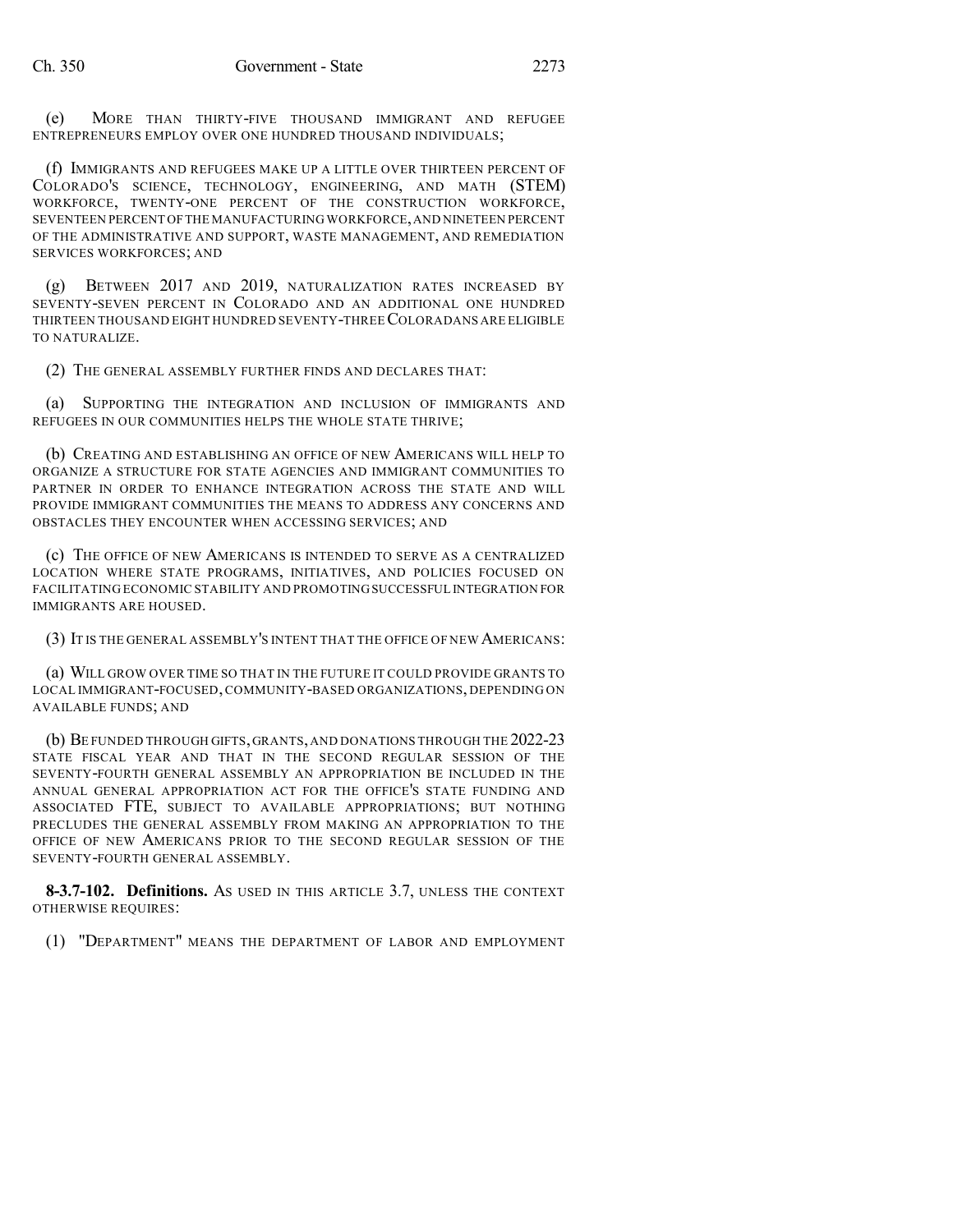CREATED IN SECTION 24-1-121.

(2) "IMMIGRANT" OR "NEW AMERICAN" MEANS A COLORADAN WHO HAS ARRIVED, AND A PERSON WHO WILL ARRIVE, TO COLORADO AS AN IMMIGRANT OR REFUGEE, AND INCLUDES THEIR CHILDREN. THE POPULATION INCLUDES: REFUGEES, ASYLEES, SPECIAL IMMIGRANT VISA HOLDERS,VICTIMS OF TRAFFICKING,RECIPIENTS OF THE FEDERAL DEFERRED ACTION FOR CHILDHOOD ARRIVAL PROGRAM, AND ALL OTHER IMMIGRANTS AND ASPIRING CITIZENS SEEKING OPPORTUNITY, SAFETY, OR REUNIFICATION OF FAMILY.

(3) "INTEGRATION" MEANS A DYNAMIC, TWO-WAY PROCESS IN WHICH IMMIGRANTS AND NEW AMERICANS AND THE RECEIVING COMMUNITY WORK TOGETHER TO BUILD SECURE, VIBRANT, AND COHESIVE COMMUNITIES WITHOUT HAVING TO FOREGO THEIR OWN CULTURAL IDENTITY.

(4) "ONA" MEANS THE COLORADO OFFICE OF NEW AMERICANS CREATED IN SECTION 8-3.7-103.

**8-3.7-103. Colorado office of new Americans - creation - duties - report.** (1) (a) THERE IS HEREBY CREATED, INITIALLY IN THE DEPARTMENT OF LABOR AND EMPLOYMENT, THE COLORADO OFFICE OF NEW AMERICANS, THE HEAD OF WHICH SHALL BE THE DIRECTOR OF THE COLORADO OFFICE OF NEW AMERICANS, WHO SHALL BE APPOINTED BY THE EXECUTIVE DIRECTOR OF THE DEPARTMENT. THE DIRECTOR OF THE ONA HAS REGULAR ACCESS TO THE OFFICE OF THE GOVERNOR AND HAS THE POWER TO CONVENE OTHER STATE AGENCIES.

(b) THE DIRECTOR SHALL STAFF THE ONA IN ORDER TO EFFECTIVELY MEET THE GOALS AND INTENTIONS SET FORTH IN THIS ARTICLE 3.7AND TO MEET FUTURE NEEDS OF COLORADO'S NEW AMERICAN COMMUNITY. IN ORDER TO SUCCESSFULLY CARRY OUT THE ONA'S PURPOSE, IT IS THE GENERAL ASSEMBLY'S INTENT THAT AN INDIVIDUAL'S LIVED EXPERIENCE OR WORK WITHIN THE IMMIGRANT COMMUNITY BE CONSIDERED WHEN HIRING DECISIONS ARE MADE FOR ONA STAFF. THE ONA SERVES AS THE POINT OF CONTACT FOR IMMIGRANT-SERVING STATE AGENCIES, PRIVATE SECTOR ORGANIZATIONS,AND THE PUBLIC ABOUT IMMIGRANT ISSUES IN COLORADO.

(c) (I) THE ONA SHALL CONVENE STAKEHOLDERS AND STATE AGENCIES, INCLUDING THE DEPARTMENT, THE GOVERNOR'S OFFICE, THE DEPARTMENT OF HUMAN SERVICES, THE DEPARTMENT OF REGULATORY AGENCIES, AND THE DEPARTMENT OF PUBLIC HEALTH AND ENVIRONMENT, TO DEVELOP A RECOMMENDATION TO THE GOVERNOR'S OFFICE ON WHAT STATE AGENCIES OR OFFICES ARE BEST SUITED TO ADMINISTER THE COLORADO REFUGEE SERVICES PROGRAM CREATED IN SECTION 26-2-138, AND ANY RELATED PROGRAMS, SO THAT THE ONA'S REFUGEE INTEGRATION GOALS ARE MET OR EXCEEDED.

(II) THE ONA SHALL COMPLETE A DRAFT RECOMMENDATION BEFORE JANUARY 1, 2022, AND SHALL COMPLETE A FINAL RECOMMENDATION, WHICH THE ONA SHALL PROVIDE TO THE GOVERNOR'S OFFICE, NO LATER THAN ONE YEAR FROM THE EFFECTIVE DATE OF THIS SUBSECTION  $(1)(c)$ .

(III) THE DEPARTMENT SHALL REPORT ON THE EFFICACY OF THE ONA AND THE ONA'S PROGRESS TOWARDS MEETING THE GOALS SET FORTH IN THIS ARTICLE 3.7,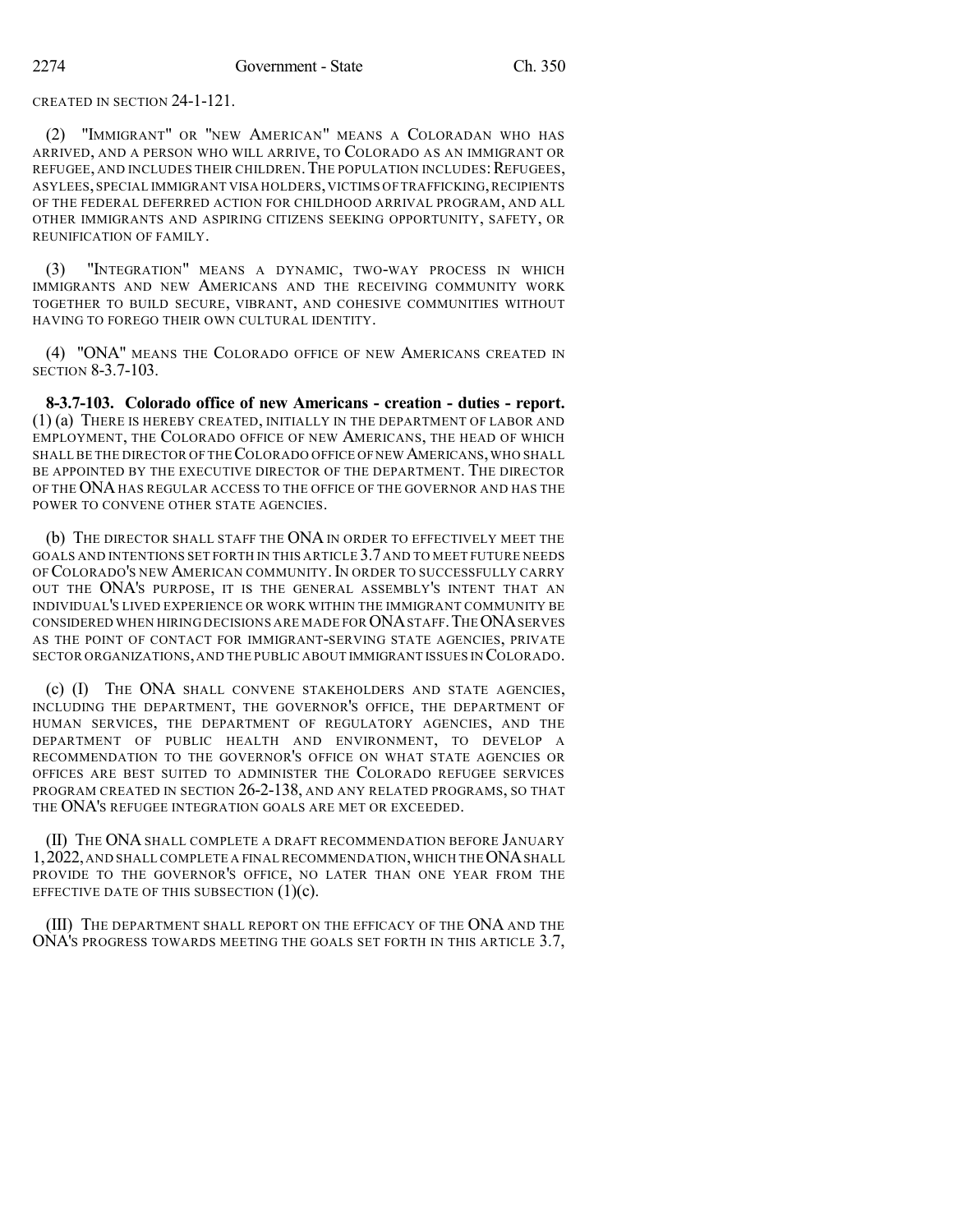#### Ch. 350 Government - State 2275

INCLUDING THE DRAFT AND FINAL RECOMMENDATIONS DESCRIBED IN SUBSECTION  $(1)(c)(II)$  OF THIS SECTION, AS PART OF THE DEPARTMENT'S ANNUAL PRESENTATION TO ITS LEGISLATIVE COMMITTEE OF REFERENCE PURSUANT TO SECTION 2-7-203. IF NECESSARY, THE COMMITTEE MAY MAKE A RECOMMENDATION THAT A MEMBER OF THE GENERAL ASSEMBLY SPONSOR APPROPRIATE LEGISLATION REGARDING THE COLORADO REFUGEE SERVICES PROGRAM CREATED IN SECTION 26-2-138.

(2) THE COLORADO OFFICE OF NEW AMERICANS SHALL:

(a) IMPLEMENT A STATEWIDE STRATEGY TO FACILITATE ECONOMIC STABILITY AND PROMOTE SUCCESSFUL ECONOMIC, SOCIAL, LINGUISTIC, AND CULTURAL INTEGRATION BY INVESTING IN THE SUCCESS OF IMMIGRANTS IN COLORADO;

(b) IDENTIFY AND ADDRESS ISSUES RELATED TO INTEGRATION;

(c) FOSTER ENHANCED INCLUSION FOR IMMIGRANTS;

(d) ENSURE EQUITABLE OPPORTUNITIES AND ACCESS TO SERVICES FOR IMMIGRANTS;

(e) ESTABLISH AND WORK WITH A COMMUNITY ADVISORY COMMITTEE THAT CAN PROVIDE INPUT TO THE STATE FROM COLORADO'S IMMIGRANT COMMUNITIES;

(f) WORK DIRECTLY WITH IMMIGRANT POPULATIONS TO HEAR AND ADDRESS THEIR CONCERNS AND OBSTACLES IN ACCESSING SERVICES;

(g) COORDINATE WITH THE COLORADO REFUGEE SERVICES PROGRAM CREATED IN SECTION 26-2-138 TO ALIGN IT WITH THE GOALS OF THE ONA, AND MANAGE OR DIRECT ANY OTHER RELEVANT PROGRAMS THAT MIGHT EXIST OR BE CREATED ON OR AFTER THE EFFECTIVE DATE OF THIS SUBSECTION  $(2)(g)$ , INCLUDING IMMIGRANT-FOCUSED STATE PROGRAMS, INITIATIVES, AND POLICIES, THAT MIGHT EXIST OR BE CREATED IN THE FUTURE, SO THAT THE STATE'S SERVICES FOR IMMIGRANTS AND THE STATE'S APPROACH TO IMMIGRANT INTEGRATION ARE COHESIVE, INTEGRATED, AND ELEGANT;

(h) COORDINATE WITH AND MAKE RECOMMENDATIONS TO THE GOVERNOR, THE GENERAL ASSEMBLY, AND STATE AGENCIES ON WAYS TO IMPROVE POLICIES AND PROGRAMS TO SUPPORT IMMIGRANT INTEGRATION ACROSS THE STATE, SUCH AS:

(I) RECOMMENDING CHANGES IN THE ORGANIZATION,MANAGEMENT,PROGRAMS, AND BUDGET OF STATE AGENCIES IN ORDER TO PROMOTE THE INTEGRATION OF IMMIGRANTS;

(II) COORDINATING WITH STATE AGENCIES AND PUBLIC-PRIVATE PARTNERSHIPS;

(III) SERVING AS A RESOURCE FOR COMMUNITY-BASED ORGANIZATIONS SERVING IMMIGRANTS IN COLORADO;

(IV) CREATING A PUBLIC-PRIVATE PROGRAM TO BUILD UP IMMIGRANT-SERVING NONPROFITS STATEWIDE;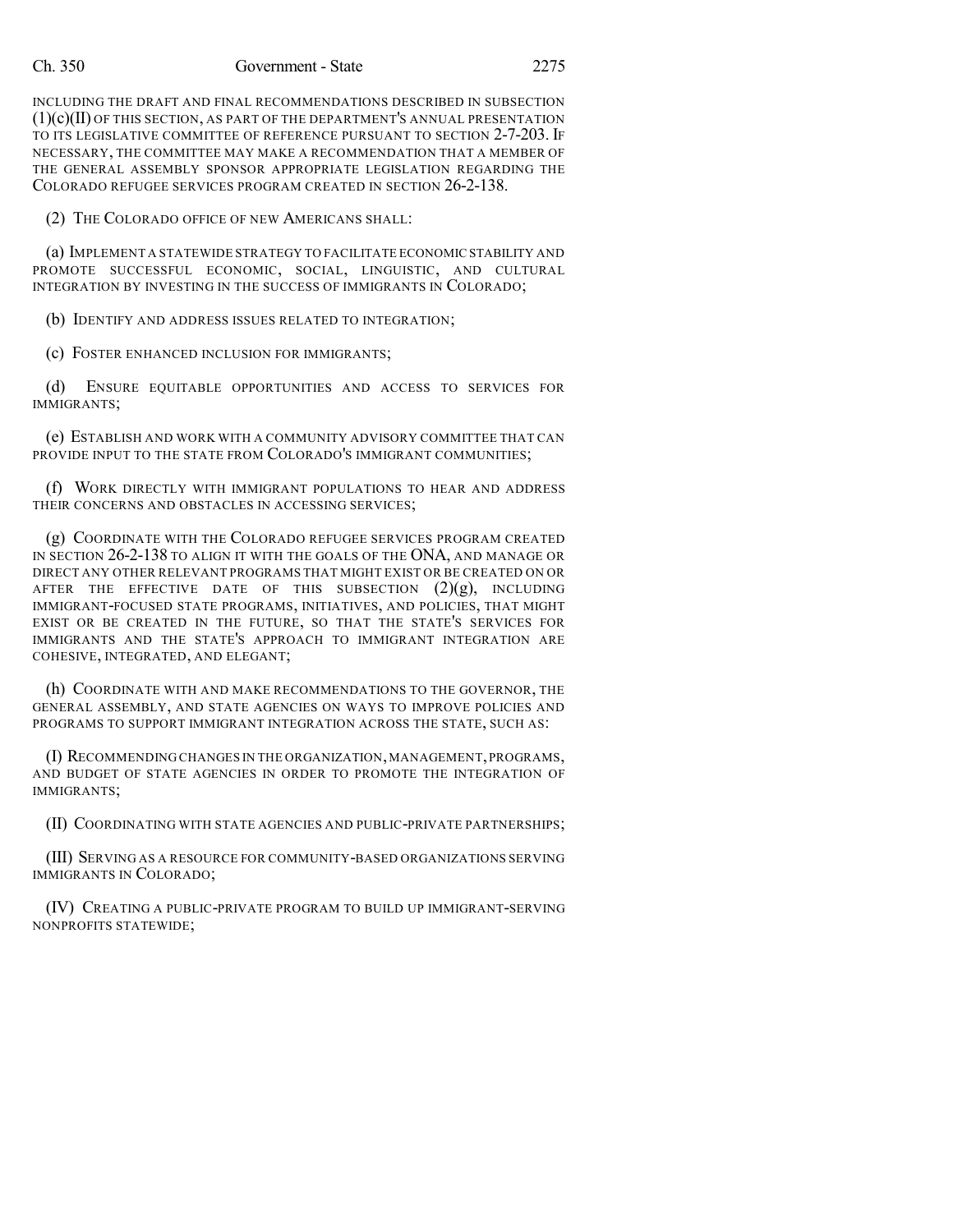(V) RESPONDING TO INQUIRIES AND SERVING AS THE POINT OF CONTACT FOR IMMIGRANT-SERVING AGENCIES, STATE AGENCIES, AND THE PUBLIC ABOUT IMMIGRANT ISSUES IN COLORADO; AND

(VI) RECOMMENDING AND PARTICIPATING IN CULTURAL COMPETENCY AND DIVERSITY, EQUITY, AND INCLUSION TRAINING FOR STATE DEPARTMENTS;

(i) ENSURE THEONAIS UTILIZING DATA ONLY AS AUTHORIZED UNDER STATE AND FEDERAL LAW TO INFORM THE STATE'S EFFORTS TO ADVANCE ECONOMIC STABILITY AND INTEGRATION FOR IMMIGRANTS. THE ONA SHALL NEVER USE OR SHARE DATA SOLELY FOR THE USE OF CIVIL IMMIGRATION ENFORCEMENT.

(j) AS FUNDING ALLOWS, UNDERTAKE STUDIES, SYMPOSIA, RESEARCH, AND FACTUAL REPORTS TO GATHER INSIGHT AND TO FORMULATE AND PRESENT RECOMMENDATIONS TO THE GOVERNOR, STATE AGENCIES, AND THE GENERAL ASSEMBLY RELATED TO ISSUES OF CONCERN AND IMPORTANCE TO IMMIGRANTS IN COLORADO. THE ONA SHALL ALSO ANALYZE ECONOMIC AND DEMOGRAPHIC TRENDS IN ORDER TO MAKE POLICY AND PROGRAMMATIC RECOMMENDATIONS TO THE GOVERNOR, STATE AGENCIES, AND THE GENERAL ASSEMBLY.

(k) TO THE EXTENT POSSIBLE,ENSURE THAT ALLONASERVICES, SYSTEMS, VITAL DOCUMENTS, AND OTHER COMMUNICATIONS AND RESOURCES, INCLUDING WEBSITES, ARE ACCESSIBLE TO ALL COLORADANS, REGARDLESS OF ENGLISH PROFICIENCY AND DISABILITIES. WHERE APPLICABLE AND POSSIBLE, THE ONA SHALL ENSURE COMPLIANCE EXCEEDS THE COMPLIANCE REQUIREMENTS OF THE FEDERAL "AMERICANS WITH DISABILITIES ACT OF 1990", 42 U.S.C. SEC. 12101 ET SEQ., AS AMENDED, ANY AVAILABLE ENGLISH PROFICIENCY PLANS, AND THE COLORADO ANTI-DISCRIMINATION ACT IN PART 6 OF ARTICLE 34 OF TITLE 24.

(3) AS FUNDING ALLOWS, THE ONA SHALL PROMOTE INTEGRATION ACTIVITIES AMONG IMMIGRANTS BY USING A MODEL SIMILAR TO THE FAMILY RESOURCE CENTER PROGRAM SET FORTH IN ARTICLE 18 OF TITLE 26 WITH THE GOAL OF IMPLEMENTING IMMIGRANT SUPPORT THROUGH COMMUNITY-BASED INITIATIVES AND NONPROFIT ORGANIZATIONS WHERE IMMIGRANTS AND IMMIGRANT FAMILIES CAN ACCESS FORMAL AND INFORMAL SUPPORT TO PROMOTE THEIR HEALTH, ECONOMIC WELL-BEING, AND INTEGRATION. THE ACTIVITIES SHALL INCLUDE, BUT NOT BE LIMITED TO:

- (a) ECONOMIC OPPORTUNITIES SUCH AS:
- (I) WORKFORCE DEVELOPMENT,SKILLS RECOGNITION,AND BARRIER REDUCTION;
- (II) INITIATIVES THAT INCREASE ECONOMIC STABILITY;
- (III) ENTREPRENEURSHIP AND HIGHER EDUCATION ATTAINMENT; AND
- (IV) NATURALIZATION AMONG ELIGIBLE INDIVIDUALS;
- (b) INCREASED ACCESS, SUCH AS:
- (I) CONNECTING IMMIGRANTS TO LOCAL, STATE, AND FEDERAL RESOURCES, AND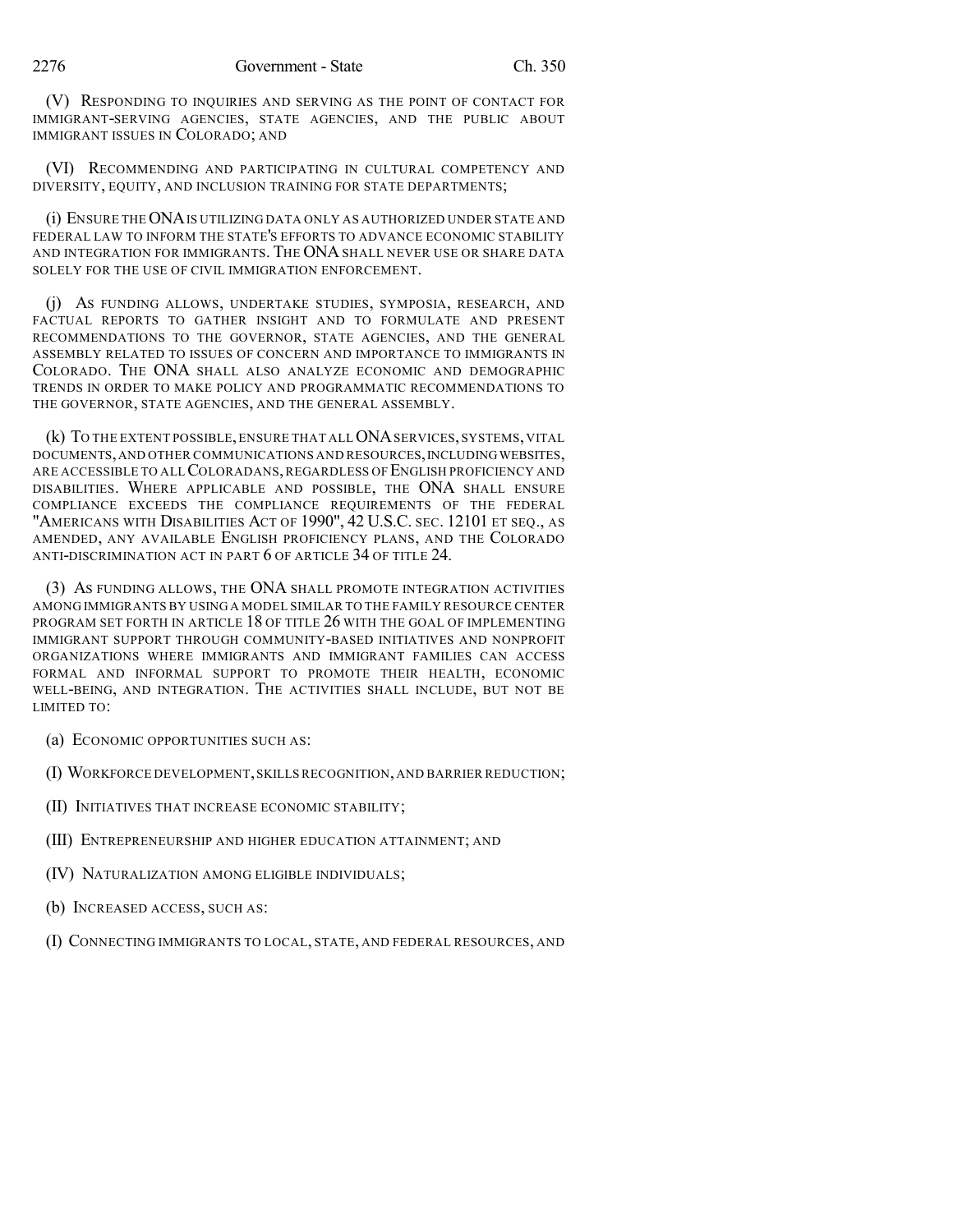TO OTHER RESOURCES AS THEY ARE AVAILABLE OR RELEVANT TO MEET THE IMMIGRANTS' NEEDS;

(II) CONNECTING IMMIGRANTS AND IMMIGRANT FAMILIES WITH ENGLISH LANGUAGE LEARNING PROGRAMS; AND

(III) PROVIDING IMMIGRANTS AND IMMIGRANT FAMILIES WITH REFERRALS TO COMMUNITY-BASED ORGANIZATIONS; AND

(c) STATE EDUCATION AND OUTREACH BY:

(I) PROMOTING AND CELEBRATING THE SUCCESS AND CONTRIBUTIONS OF COLORADO'S IMMIGRANT COMMUNITY; AND

(II) ENGAGING WITH THE RECEIVING COMMUNITY IN ORDER TO FOSTER INCLUSIVITY AND INTEGRATION BY BUILDING AWARENESS, PROMOTING MUTUAL UNDERSTANDING, AND INCREASING SOCIAL BRIDGING OPPORTUNITIES.

(4) THE ONASHALL ADVISE AND PROVIDE GUIDANCE TO THE GOVERNOR, STATE AGENCIES, AND THE GENERAL ASSEMBLY ON ANY IMMIGRANT ISSUE.

(5) (a) ON OR BEFORE NOVEMBER 1, 2022, AND, NOTWITHSTANDING SECTION 24-1-136(11), ON OR BEFORE NOVEMBER 1 EACH YEAR THEREAFTER, THE DIRECTOR OF THE OFFICE OF NEW AMERICANS, OR THE DIRECTOR'S DESIGNEE, SHALL SUBMIT A REPORT TO THE GENERAL ASSEMBLY.THE REPORT SHALL INCLUDE A REVIEW AND SUMMARY OF THE ACTIVITY,INFORMATION,AND DATA ON ALL THE PROGRAMS THAT THE OFFICE ADMINISTERED DURING THE PRIOR FISCAL YEAR.

(b) IN ORDER TO MINIMIZE THE COSTS ASSOCIATED WITH PREPARING THE REPORT REQUIRED BY SUBSECTION  $(5)(a)$  OF THIS SECTION, THE ONA IS AUTHORIZED TO INCORPORATE OR APPEND TO SUCH REPORT ANY OTHER REPORTS IT IS REQUIRED BY LAW TO DEVELOP.

**8-3.7-104. Colorado office of new Americans - funding.** THE GENERAL ASSEMBLY MAY APPROPRIATE MONEY FROM THE GENERAL FUND OR FROM ANY OTHER AVAILABLE SOURCE FOR THE PURPOSES OF THE ONA SPECIFIED IN THIS ARTICLE 3.7. THE ONA MAY SEEK, ACCEPT, AND EXPEND GIFTS, GRANTS, OR DONATIONS FROM PRIVATE OR PUBLIC SOURCES FOR THE PURPOSES OF THIS ARTICLE 3.7.

**SECTION 2.** In Colorado Revised Statutes, 24-1-121, **add** (3)(k) as follows:

**24-1-121. Department of labor and employment - creation.** (3) The department of labor and employment consists of the following divisions and programs:

(k) THE OFFICE OF NEW AMERICANS, OR "ONA", CREATED IN ARTICLE 3.7 OF TITLE 8, THE HEAD OF WHICH IS THE DIRECTOR OF THE ONA. THE ONA AND THE DIRECTOR SHALL EXERCISE THEIR POWERS, DUTIES, AND FUNCTIONS UNDER THE DEPARTMENT OF LABOR AND EMPLOYMENT AS IF TRANSFERRED BY A **TYPE 1** TRANSFER.